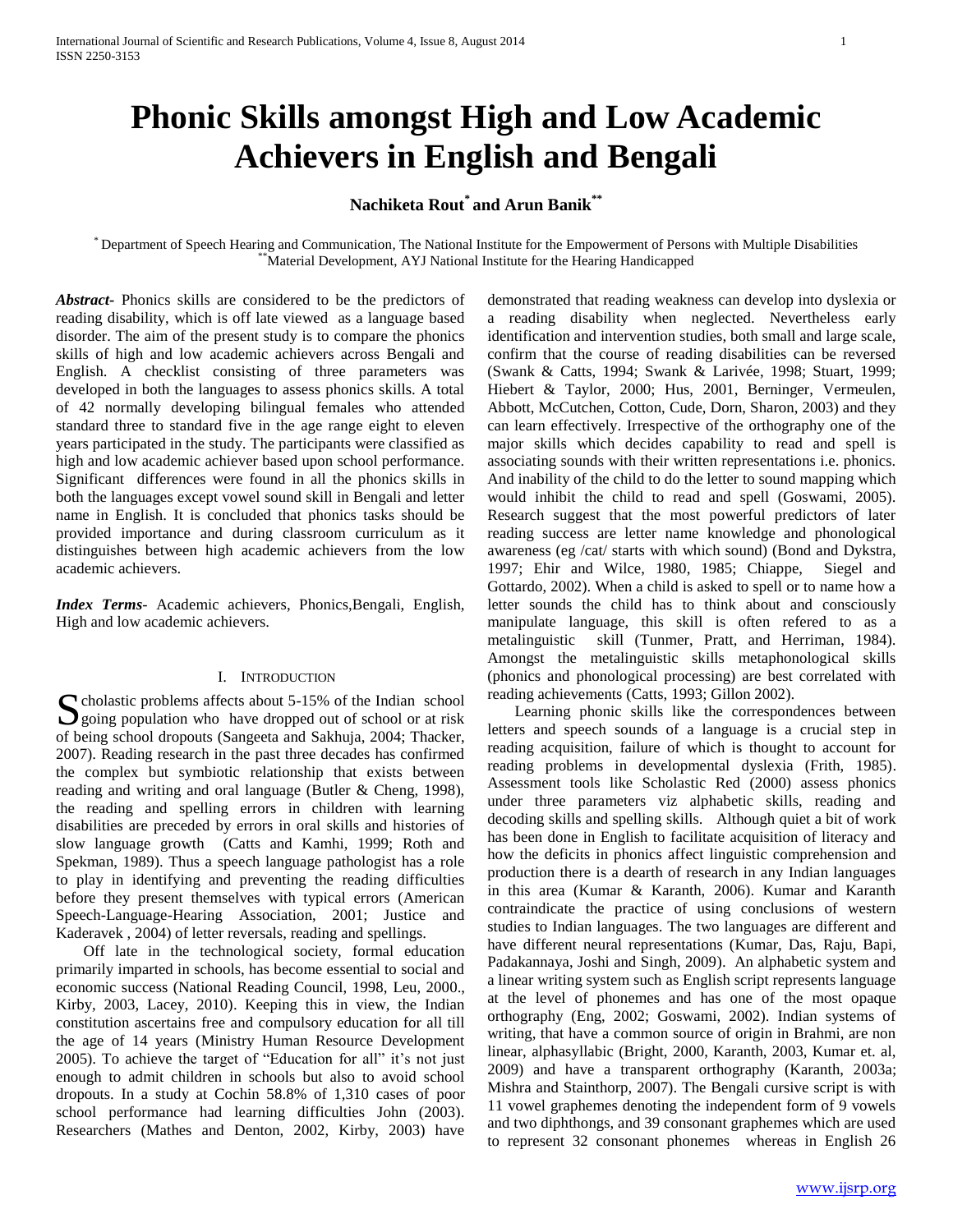letters are used to represent 44 phonemes (Honeybone & Watson, 2006) which clearly indicates that grapheme to phoneme ratio is less in English as compare to Bengali leading to a confusion in spelling in English. Ligatures and more number of graphemes place extra demand on Bengali reader. Features such as irregular words which are a perennial source of difficulty for the reading disabled child are far less in Indian scripts (Karanth, 2003b). For instance in Bengali, among vowels, only two vowels have their variation in pronunciation (Chakbrorty,1994) whereas in English five vowels have multiple variation in pronunciations. Thus Bengali has more (44) number of aksharas which are visually complex as compared to 26 English alphabets however the phoneme grapheme variation in English is much more ad compared to Bengali. Thus children are expected to exhibit varying difficulties in learning and processing the two languages. School teachers are the first professionals to encounter a poor academic achiever. They often assign academic under achievement to restlessness or as a result of poor attention of the child and parents towards academic issues. Teachers need to be sensitized towards the fact that children with deficits in metaphonological skills, especially phonics and phonological processing often emerge as poor academic achievers or reading disabled children. It may thus be hypothesized that high academic achievers have better in phonics as compared to their low achieving peers.

 The aim of the study is to compare the phonic skills of high and low academic achievers (8-12 years) in Bengali and English and to identify if certain parameters differ significantly across the two groups.

## II. METHODOLOGY

*Participants* 

 The participants of the present study comprise 42 females from Kolkata, who were matched for there age, sex, language exposure and neighborhood. The participants were in the age range of 8-12 years (mean: 10.07 years SD 1.1) and attended class III to class V in an English medium school managed jointly by both the private and government bodies. The two selected schools were in the middle class areas and followed similar teaching methods for both the languages, which was predominantly look-and-say as usually followed across the state and the neighboring state of Odisha (Mishra and Stainthorp, 2007). They were classified under two groups, as high academic achievers and low achievers. High achievers scored 75% or more marks in their academic performance and low achievers scored 35% or below in their academic performance (Shenoy and Kapur, 1996). The selection of the participants was done after seeking informed consent from parents and school authorities. The participants parents were interviewed about the linguistic environment at home, literacy activity exposure at home, their educational and occupational background during two of the parents day meets. Every effort was made to control the variables (spoken language, socioeconomic background, educational level of parents) when selecting the final pool of parents. All the participants were Bengali speakers (L1) and used it as the primary language for communication at home and neighborhood. In addition their parents indicated that the children had attended formal education since 4 years of age and had been to lower KG and Upper KG where they were exposed to Both English and Bengali. All the participants were native Bengali speakers and belonged to the middle income group. Both the languages were used at schools however standard colloquial Bengali was predominantly the mode of communication at home and the neighborhood. English was used at home especially during the completion of home work assigned from the school. All the parents were literate, had were graduates and could understand both the languages nevertheless were proficient in Bengali as compared to English. The children and were exposed to formal Bengali and English since their pre-school ages. Equal number  $(n=7)$  of high achievers and  $(n=7)$  low achievers, 14 students from each class (III, IV and V) participated in the study. The participants were screened out for the presence of hearing loss, oromotor deficits, uncorrected visual deficits or any mental retardation.

#### III. MEASURES

### *Standardized measures*

 The tools used for this investigation included two measures; WISC-R (Weschler, 1974) and hearing screening using transient evoked otoacoustic emission (MACO- Ero Scan). The WISC-R is a standardized intelligence test administered to children individually. It contains two different scales composed of a series of subtests that give two types of IQ scores: a Verbal Scale IQ and a Performance Scale IQ. In addition, the test gives an overall intelligence quotient, a Full Scale IQ. The transient evoked otoacoustic emission was done using Maico Ero Scan hand held OAE in an acoustically treated room. The standard recording parameters was used for recording and analysis of results. The pass criteria for signal to noise ratio is 5dB or more than 5dB in three or more frequency regions. Oromotor skills were assessed informally through the examination of cranial nerve no. V, VII, IX, X and XII.

### *Experimental measures*

 Two experimental measures to evaluate phonic skills in English and Bengali were developed for the study. Descriptions of the experimental measures are as follows:

 Three sub-parameters which were considered under phonics include alphabetic skills, reading and decoding skills and spelling. The three parameters asses the letter and sound correspondences which are crucial skills to understand and to use association of graphic signs and phonological sequence within words (Etchepareborda, 2003, Gray and Mccuthen, 2003), training in these areas accelerates reading acquisition (Hindson, Byrne, Fielding-Barnsley, Newman, Hine, Shankweiler, 2005 and Swanson, Howard, and Saez, 2006). The Scholastic Red, 2002 was used for assessing English phonic skills and the Bengali checklist was developed based on the guidelines of Scholastic Red. The alphabetic skills were evaluated by three tasks which required the participant to name the letters in the upper case in the first sub test followed by naming the consonant sounds and vowel sounds in the next two subtests. The participant received a correct score and was awarded one point for an item. They were instructed for the test in Bengali and English in the following manner: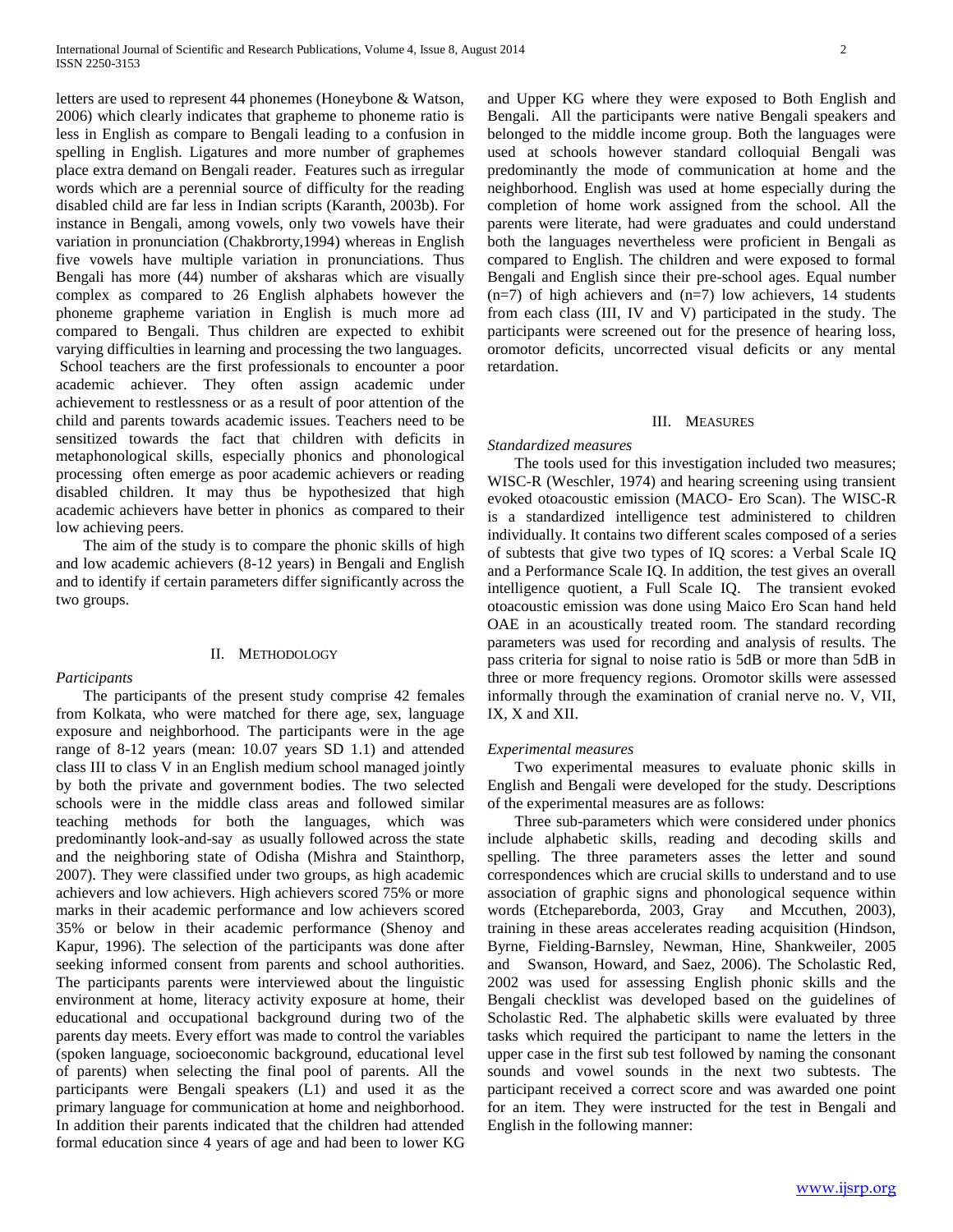This is a game where we read letters (The upper case letters in English and Bengali letters were shown). Now let's do it together with these letters. Remember, now you have to read the letters with me; D, Q, A etc. in English and  $\leq$  (b),  $\leq$  (b<sup>h</sup>),  $\leq$  (e) etc. in Bengali. Some letters may be difficult however give them a try. In case you cannot understand how to pronounce it, need not worry try any of the letters you can.

For the next two sub tests of consonant sounds and vowel sounds the child is instructed as:

Look at these letters (lower case consonants and vowels are shown). Can you tell me the sound each letter makes? The examiner shows the letters d,l,w,r,o,a etc. in English and প (p), ধ  $(q^h)$ ,  $\overline{\phi}$  (k),  $\overline{\phi}$  (u),  $\overline{\phi}$  (e),  $\overline{\phi}$  (a) *etc. in Bengali and produces the corresponding* sounds of the letters. It's now your turn to show me how the letters sound, are u ready for it.

For the reading and decoding task the candidates were instructed in the following manner:

This is a game where we read words (The real and pseudo-words were shown). Now let's do it together with these words. Remember, now you have to read the words with me; Let, Hog, Stop etc. in English and  $\overline{\mathcal{S}}$   $\overline{\mathcal{S}}$   $\overline{\mathcal{S}}$  (h)  $\overline{\mathcal{S}}$   $\overline{\mathcal{S}}$  (st) etc. as their corresponding word in Bengali. Some words may be difficult however give them a try. In case you cannot understand how to pronounce it, need not worry try any of the words you can.

For the spelling task the candidates were instructed in the following manner:

Now I will read few words, after every word you will write down the first sound you hear. Let's start the game together. Remember, now you have to write the words with me; Pen, Map etc. in English and  $\mathcal{C}^{\gamma}(\overline{A}^{\gamma})$  (perek),  $\overline{\gamma}$  (map) etc. as their corresponding word in Bengali. Now it is your turn to show me in writing the how the words sound first. Are you ready for it?

## *Detail the test construction*

 The letter name, consonant sounds and vowel sounds under phonics skills include the different fifty consonant and vowel letters, thirty consonant sounds, six vowel sound and three alternative vowel sounds respectively in Bengali and twenty six consonant and vowel letters, seventeen consonant sounds, five long vowel sounds and five short vowel sounds respectively in English. They were randomized in presentation. The reading and decoding skills under phonics skill are arranged under three subheadings; short vowels in CVC words, consonant blends with short vowels and r and l influencing previous vowels. Under each subheadings both real and pseudo words have been taken into consideration in both the languages. Under the first subheading i.e., short vowels in CVC words, the short vowel is the primary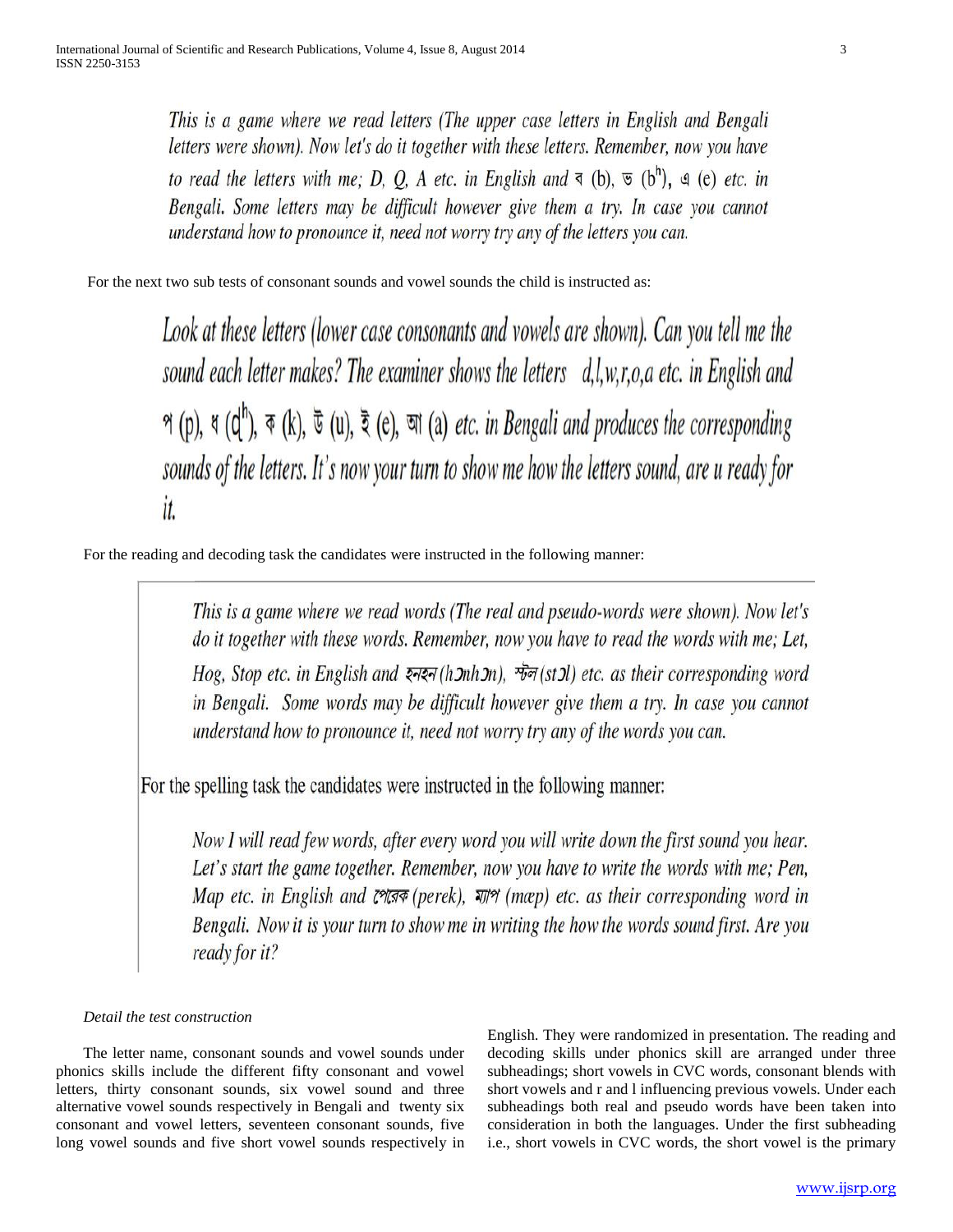focus in word construction. Therefore, to keep the complexity of the word same in both the languages and also keeping in view the smearing effect which plays a crucial role in auditory processing the initial consonant with following vowel i.e., CV portion of the word were kept constant in both the languages keeping in consideration that process to acquire first language and second language is different specified by dialects of particular state or country or geographical boundary. For example, in the word '*le*t' in English and '*le*ʤ' in Bengali the CV portion '*le*' are kept constant. Similarly, under the subheading consonant clusters with short vowels, the consonant clusters with following or preceding vowel for example, '*cli*p' in English and '*cli*b' in Bengali and under subheading /r/ and /l/ influencing previous vowels /r/ and /l/ with either preceding or following vowels were kept constant in both the languages, for example, 'b*ark*' in English and 'bal*ark*' in Bengali. In spelling skills initial consonant with the following vowel and final consonant with the preceding vowel have been taken into consideration, for example pen in English and 'perek' in Bengali.

 The maximum possible scores for phonics skills are one hundred thirty (130) in English and ninety four (94) in Bengali.

 The words selected for the Bengali checklist were from the standard  $1<sup>st</sup>$  and  $2<sup>nd</sup>$  text books followed in West Bengal Board of Secondary Education keeping in mind that the participants for the present study belong to standard  $3<sup>rd</sup>$ ,  $4<sup>th</sup>$  and  $5<sup>th</sup>$ . English words were from  $1<sup>st</sup>$  and  $2<sup>nd</sup>$  standard test books prescribed by Central Board of Secondary Education. The nonsense words and sentences were constructed with the help of a clinical linguist who had a 20 years experience in working with both the languages. A face validity and test retest scoring was done prior to the finalization and application of the checklist. The face validity of the checklist was done by three speech language pathologists and three clinical linguists with a ten years or more experience of working with children having language and speech disorders. Each item was rated on a two point rating scale  $(0$ rejected, 1- included). The items which were significantly rated as  $1 (p< 0.05)$  were considered for the checklist.

### *Reliability study*

 The experimental measure was pilot tested on forty primary school goers (Standard III to V) who were not included in the study. The test was re-administered in a gap of fourteen days. The measures of reliability were applied on the data. Test retest reliabilities are reported on table 1.

## **Table 1: Test-retest reliability for experimental measures (n= 40)**

| SL<br>NO. | <b>Skills</b> | Sub<br>parameters | Bengali<br>(r) | English<br>(r) |
|-----------|---------------|-------------------|----------------|----------------|
|           |               | Letter Name       | 99             | .99            |

|                | <b>Consonant Sounds</b> | .93 | 99 |
|----------------|-------------------------|-----|----|
| <b>Phonics</b> | <b>Vowel Sounds</b>     |     | 99 |
| skills         | Reading<br>and          | .99 | 99 |
|                | Decoding skills         |     |    |
|                | Spelling skills         | 99  | 99 |
|                |                         |     |    |

## IV. PROCEDURE

 Each participants were administered the test battery individually in a prearranged manner. The procedures employed for each of the experimental measures were as follows. Exemplars were provided and the correct responses were reinforced. Demonstration and practice items were administered until the participant could express correct independent performance on one item following which the test trail was run. The measure was administered one to one in a quiet room. For each correct response was awarded as score one. The responses were immediately rated as correct or wrong by the co investigator on the scoring sheets. All of their verbal responses were audio-tape recorded.

 The only item which differed in both the checklists was maximum possible scores on alphabetic skills. In Bengali there are 50 alphabets while in English there are 26 alphabets. To compare the total score obtained in both the languages percentage of mean scores were considered. Statistical analysis was done using the SPSS (Statistical Package for Social Sciences) software (version 17.0).

### V. RESULTS

 After the measures were administered to all the participants their responses were recoded, scored and subjected to a series of statistical analysis. The results have been discussed under two subheadings; Firstly, the comparison of performance between HA and LA, and secondly, the comparison of performance between two languages.

## *The comparison of performance between HA and LA*

 The performance of HA and LA has been analyzed using three statistical tests; percentage of mean scores, standard deviation and chi-square test. The maximum possible scores on alphabetic skills in Bengali were not same as English. To compare the total score obtained in both the languages percentage of mean scores only for alphabetic skills were considered.

### *Percentage of mean scores:*

 It is clear from the table no. 2 and fig. 1 and 2 that the mean percentage scores of HA is higher in all skills than LA in both the languages.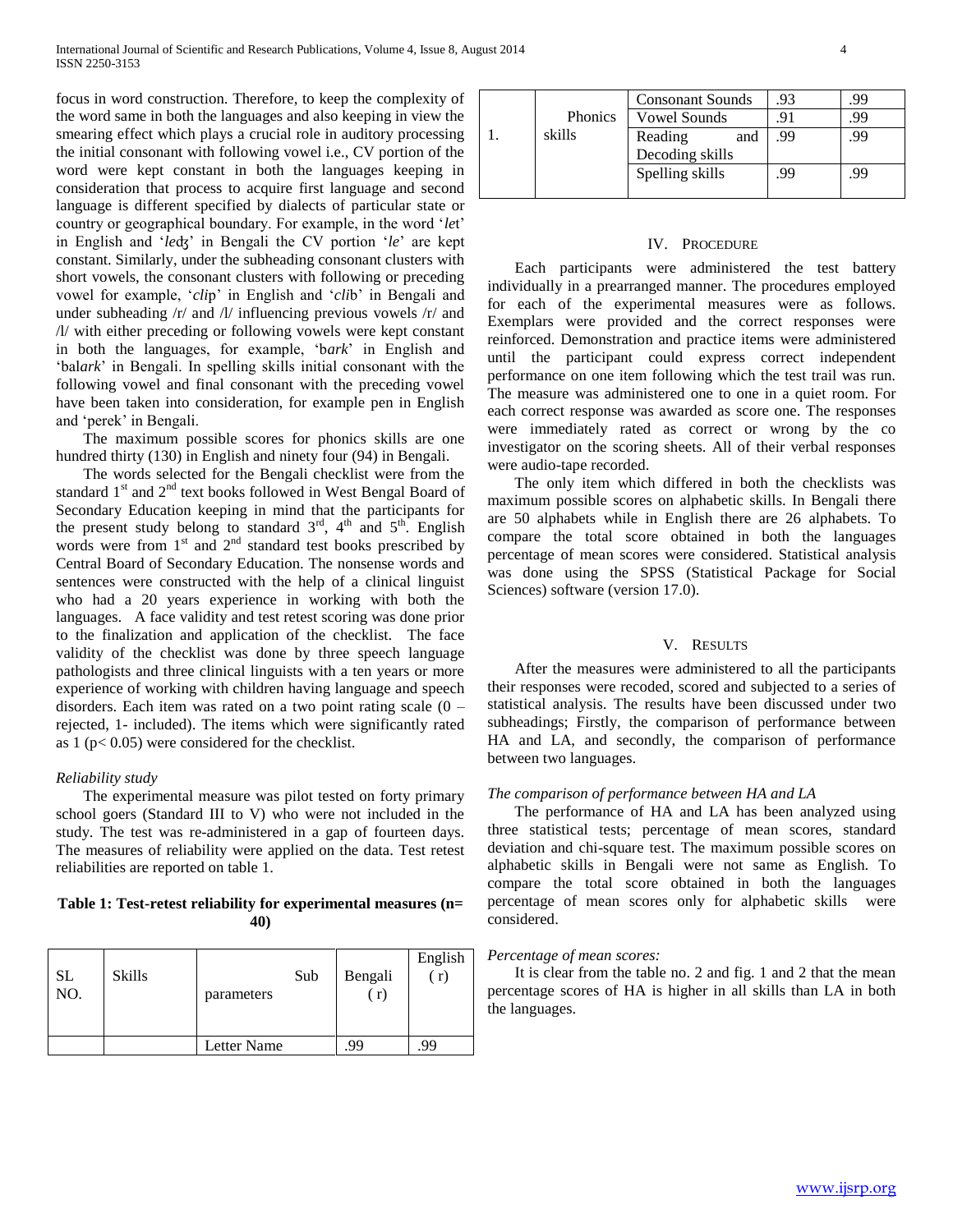|                  |                             | Bengali              |                      | English              |                       |
|------------------|-----------------------------|----------------------|----------------------|----------------------|-----------------------|
| <b>Skills</b>    | Sub parameters              | $(Mean \pm SD)$      |                      | $(Mean \pm SD)$      |                       |
|                  |                             |                      | LA                   | HA                   | LA                    |
|                  | Letter Name                 | $99.809\% \pm .601$  | $94.380\% \pm 5.817$ | $100\% \pm 0$        | $96.703\% \pm 7.815$  |
|                  | <b>Consonant Sounds</b>     | $95.684\% \pm 1.555$ | $91.666\% \pm 4.231$ | $88.795\% \pm 1.769$ | $50.139\% \pm 39.748$ |
|                  | <b>Vowel Sounds</b>         | $67.718\% \pm 3.341$ | $66.130\% \pm 4.268$ | $84.761\% \pm 6.015$ | $28.571\% \pm 28.685$ |
|                  | Reading and Decoding skills | $30.380 \pm 1.961$   | $21.714 \pm 4.659$   | $29.904 \pm 0.538$   | $12.476 \pm 5.938$    |
| Phonics skills I | Spelling skills             | $8\pm0$              | $3.095 \pm 1.841$    | $7.904 \pm .30079$   | $4.333 \pm 1.983$     |

**Table 2: Mean and standard deviations of the scores obtained by high and low achievers in Bengali and English**



## **Fig 1: Mean percentage scores of various phonics skills of HA and LA in Bengali**



**Fig 2: Mean percentage scores of various phonics skills of HA and LA in English**

## *Chi- square test:*

 The scores obtained in phonics by high and low academic achiever in Bengali and English has been compared as a whole as well as across the sub parameters. There was significant difference  $(p = <.05)$  between the performance of high and low achievers in total scores of phonics in both the languages.

Significant difference  $(p<.01)$  in Bengali among the low achievers and high achievers were obtained for sub parameters (table 3) including letter name, consonant sounds, reading and decoding skills and spelling skills. Vowel sounds is the only parameter in Bengali phonics skills, which had no significant difference  $(p > .05)$ . On comparing the scores obtained by high achievers and low achievers for the language English, significant

differences  $(p<.01)$  were found for consonant sounds, vowel sounds, reading, decoding skills and spelling skills. In English, no significant difference (p> .05) was found in letter naming skill (table 3).

**Table 3: Result of chi-square test to compare the performance of low and high academic achievers in various sub-parameters of Bengali & English phonics and phonological processing skills**

| <b>SUBPARAMETERS</b> | <b>BENGALI</b> | <b>FNGI ISH</b> |
|----------------------|----------------|-----------------|
| Letter name          | $* .018$       | 350<br>ے ر…     |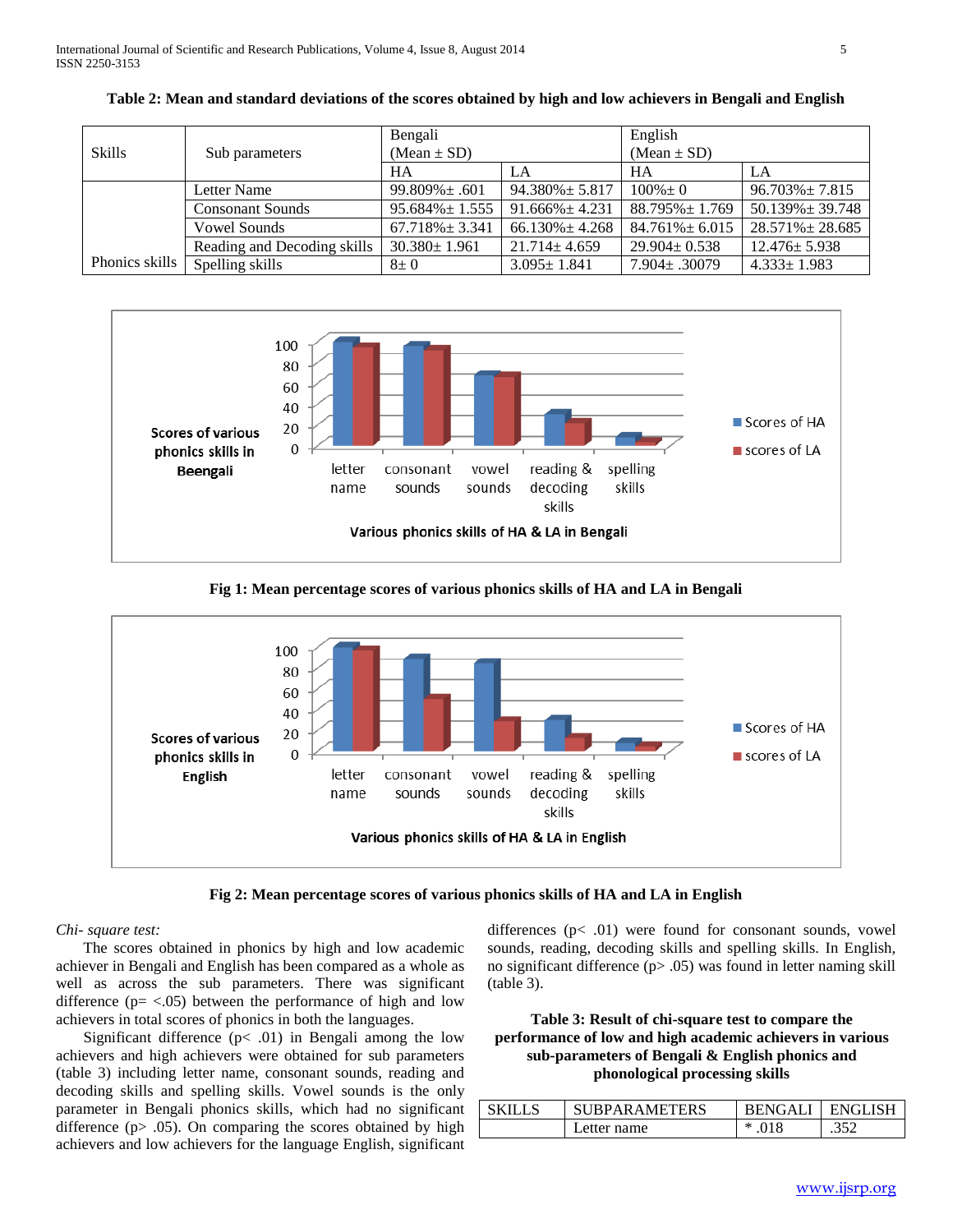|                | Consonant sounds               | $*.002$ | $*.002$  |
|----------------|--------------------------------|---------|----------|
| <b>Phonics</b> | Vowel sounds                   | .307    | $*000$   |
| skills         | Reading and decoding<br>skills | $*$ 001 | $* .001$ |
|                | Spelling skills                | $*000$  | $*000$   |

\*Significant difference

## *The comparison of performance between two languages*

 The performance of two languages has been analyzed using two statistical tests; percentage of mean scores, standard deviation. The maximum possible scores on alphabetic skills in Bengali were not same as English. To compare the total score obtained in both the languages percentage of mean scores were considered.

## *Percentage of mean scores:*

 On comparison the percentage of mean scores, letter name is the common skill in which both HA and LA scores poorer in Bengali than English. HA scores poor in vowel sound task in Bengali than English (table 4). LA scores poor in spelling task in Bengali than English (table 5).

## **Table 4: percentage of mean scores of HA in Bengali and English**

|         |                         | Bengali |         |
|---------|-------------------------|---------|---------|
| Skills  | Sub parameters          |         | English |
|         |                         | (Mean)  | (Mean)  |
|         |                         | HA      | HА      |
|         | Letter Name             | 99.809% | 100%    |
|         | <b>Consonant Sounds</b> | 95.684% | 88.795% |
| Phonics | Vowel Sounds            | 67.718% | 84.761% |
| skills  | Reading and Decoding    | 30.380  | 29.904  |
|         | skills                  |         |         |
|         | Spelling skills         | 8       | 7.904   |

## **Table 5: percentage of mean scores of LA in Bengali and English**

| <b>Skills</b>  | Sub parameters          | Bengali | English<br>(Mean) |
|----------------|-------------------------|---------|-------------------|
|                |                         | (Mean)  |                   |
|                |                         | LA      | LA                |
|                | Letter Name             | 94.380% | 96.703%           |
|                | <b>Consonant Sounds</b> | 91.666% | 50.139%           |
| <b>Phonics</b> | Vowel Sounds            | 66.130% | 28.571%           |
| skills         | Reading<br>and Decoding | 21.714  | 12.476            |
|                | skills                  |         |                   |
|                | Spelling skills         | 3.095   | 4.333             |

### *Standard deviation:*

 The standard deviations are higher in all phonics skills in English for both HA (table 6) and LA (table 7) except letter name and reading and decoding skills of HA in Bengali.

## **Table 6: Standard deviation of HA in Bengali and English**

| Skills            | Sub parameters             | Bengali<br>$(\pm SD)$ | English<br>$(\pm SD)$ |
|-------------------|----------------------------|-----------------------|-----------------------|
|                   |                            | <b>HA</b>             | <b>HA</b>             |
|                   | Letter Name                | ±.601                 | $\pm 0.1$             |
|                   | <b>Consonant Sounds</b>    | ± 1.555               | ± 1.769               |
| Phonics<br>skills | Vowel Sounds               | ± 3.341               | ± 6.015               |
|                   | Decoding<br>Reading<br>and | ± 1.961               | ± 0.538               |
|                   | skills                     |                       |                       |
|                   | Spelling skills            | $\pm 0$               | 土                     |
|                   |                            |                       | .30079                |

### **Table 7: Standard deviation of LA in Bengali and English**

| Skills  | Sub parameters             | Bengali<br>$(\pm SD)$ | English<br>$(\pm SD)$ |
|---------|----------------------------|-----------------------|-----------------------|
|         |                            | l .A                  | LA                    |
|         | Letter Name                | ± 5.817               | ± 7.815               |
|         | <b>Consonant Sounds</b>    | ± 4.231               | 土                     |
| Phonics |                            |                       | 39.748                |
| skills  | <b>Vowel Sounds</b>        | ± 4.268               | 土                     |
|         |                            |                       | 28.685                |
|         | Reading<br>Decoding<br>and | ± 4.659               | ± 5.938               |
|         | skills                     |                       |                       |
|         | Spelling skills            | $+$ ()                | ± 1.841               |

 The maximum possible scores in alphabetic skills in English and Bengali were varied. Therefore, the comparison between two variables was not possible using chi-square test. The performances of HA and LA were compared separately in both the languages and these results were compared to obtain a view on differences between two languages.

 Although no significant difference were found in some of the skills as mentioned above, poor achievers uniformly scored lower on all the test items, required more number of instructions, took longer duration to process the skills.

## VI. DISCUSSION

 The investigation of the phonics skills to high and low academic achievements revealed a number of significant findings. The total scores on phonics differed significantly  $(p<.05)$  across both the groups. Poor achievers who fail to learn effectively have deficits in some key capabilities which include processing what they hear, retaining information, understanding and using language and making connections between ideas (Lacey, 2010). Lundberg & Hoien, (1999) identified characteristic indicator of phonological problems that play part in reading difficulties. These include; problem in segmenting words into phonemes, problem in keeping linguistic material (string of sound and letter) in short term memory, problem in repetition of non-word, slow naming of colors, numbers, letters and object in pictures, slow rate of speech, some times with indistinct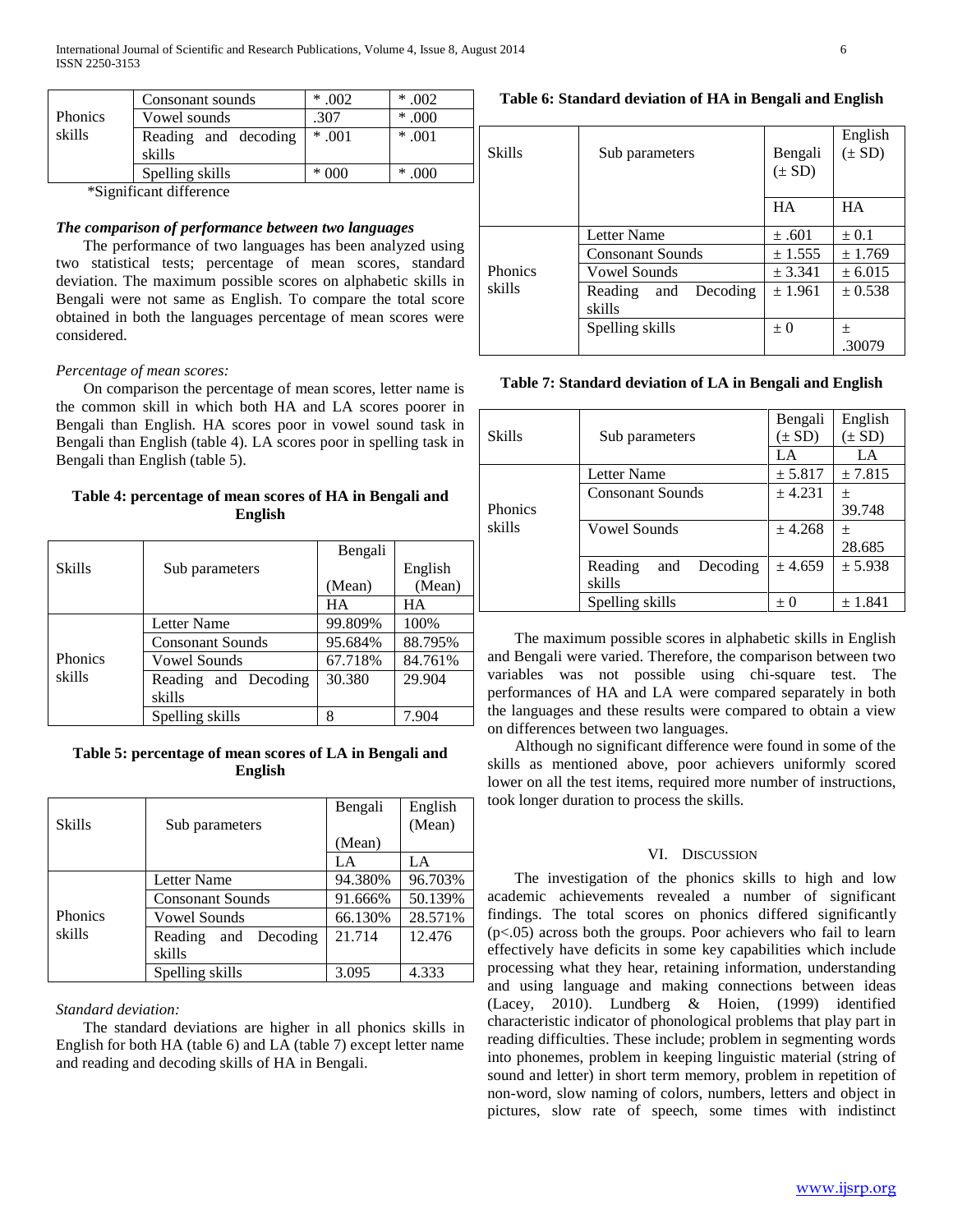pronunciation, problems in playing word- games where the point is to manipulate phoneme.

 Many researchers (Murphy, Pollatsek, & Well, 1988) have suggested a deficit in the phonological coding or deficit in lexeme level in children with Specific learning disabilities ( Bock & Levelt, 1994; Indefrey & Levelt, 2000; Levelt, 1999; Levelt, Roelofs, & Meyer, 1999) which leads to difficulty in retrieving the phonological information. Ramus and Szenkovits (2008) reviewed a series of experiments aimed at understanding the nature of phonological deficits in developmental dyslexics. These experiments investigated the input and output phonological representations, foreign speech perception and production, unconscious speech processing and lexical access. The researchers found that the phonological representation of people with dyslexia may be intact and, the phonological deficits surfaces only as a function of certain task requirements, notably short term memory, conscious awareness and time constrains. Thus the researchers propose that individuals with dyslexia have a deficit to access the stored phonological information rather than a defective phonological system. Deficits in specific have been discussed below based on the statistical analysis.

## *The comparison of performance between HA and LA Mean percentage scores and standard deviation*

 It is clear from the table no. 3 that the mean percentage scores of HA is higher in all skills than LA in both the languages. The higher SD value of low achievers in both the languages indicates that the scores of low achievers are more scattered and less uniform than high achievers. The uniformity across the scores signifies the intrinsic knowledge on that particular skill rather than learnt behavior. The higher mean percentage of high achievers indicate that they acquire the knowledge of metaphonological skills of particular language automatically during their language acquisition wherever, low academic achievers fail to acquire the knowledge of most of the skills during their language acquisition. This may lead to their scattered scores in various skills.

## *Chi-square test:*

## Alphabetic skills

 Significant differences were found for most of the Bengali phonics skills like letter name, consonant sounds, reading and decoding skills and spelling skills, there was no significant difference in vowel sounds task. This may be in part owing to the ease of production and distinct pronunciation of vowels which have fixed number of pronunciations. Relatively complex bilateral hemispheric activation for alphasyllabic script (Kumar et al., 2009) may lead to the overall poor performance of low achievers in Bengali phonics skills. Along with the visual complexity, more numbers of varnas in Bengali script may also contribute to the significant difference in letter naming task. Poor reading and decoding skills may ascribe to the relatively complex articulatory movements for the production of consonant sounds which are more in number compared to vowel sounds. The generalization rule is more consistent for vowels rather than consonants (Ehri, 1983). The generalization rule is, if the name contains a vowel, that vowel is the value of the letter. This may be the reason for no significant difference in vowel sound task compared to consonant sound task. The letters represent vowels

are relatively visually less complex. Vowels are focused or learnt first. Therefore, vowels can be read by using route memory. It may also contribute to the no significant between the performance between low and high academic achievers.

 The significant differences were found for all the English phonics skills except for letter name. The less complex visuospatial processing and less number of letters may contribute to no significant difference in letter naming task. Inconsistent generalization rule for both vowel and consonant sounds contribute to significant difference to both consonant sounds and vowel sound task. Further unlike Bengali varnas the English alphabets can be sung in a rhythm that children enjoy repeating and reciting (Patel, 2004). Regular repetition of the alphabetic strings may have lead to better retention and retrieval of the alphabets.

## Reading and decoding

 The task used to assess reading and decoding required the participant to read both real and pseudo-words. To read effectively, children must learn to decode printed words to access their meaning (Adams, 1990). The decoding process involves matching a printed word with an underlying phonological representation in order to access to the word's meaning or semantic representation (Ehri, 1983). It has been proposed that the cognitive processes engaged when reading a word overlap considerably with those engaged when naming a known object. In the both instances one perceived and identify a visual stimuli and retrieve its associated lexical form, which is then output during articulation. It is also well established that picture naming which is related to word reading provides a means to index literacy skill. Picture Naming performance in kindergarten; for example, represents a powerful predictor of later reading ability (Wolf and Goodglass, 1986). During reading, a stored phonological code is retrieved which is likely to consist of phonological segments that are activated and assembled into a sequence that controls production, however despite a large amount of empirical research, it is still a matter of debate how these connections are instantiated (Coltheart, 1978). Hanly and Champman (2008) , used Tip of the tongue responses on a picture naming task and found that dyslexia involves phonological, but not semantic processing deficits.

 The dual route cascade model by Coltheart, Rastke, Perry, Langdon and Zeigler (2001) explains reading and spelling the model specifies that the meaning of printed words can be accessed via two separate but interactive routes, phonological route or non lexical route and visual route or lexical route. When the child reads a word by producing one-sound-at-a-time (s) he uses the phonological route (Gillon, 2004). The phonological processing route is not necessarily the only route to word recognition. Proponents of the visual route argue that many irregularities in pronouncing English word require readers to bypass phonological route and map orthographic representations directly onto semantic representations through the lexical route (Coltheart, 1978; Karanth, 2003a). Keeping in view the orthographic nature of English and Bengali it can be assumed that English may predominantly be processed through the lexical route while Bengali can be easily processed through the nonlexical route.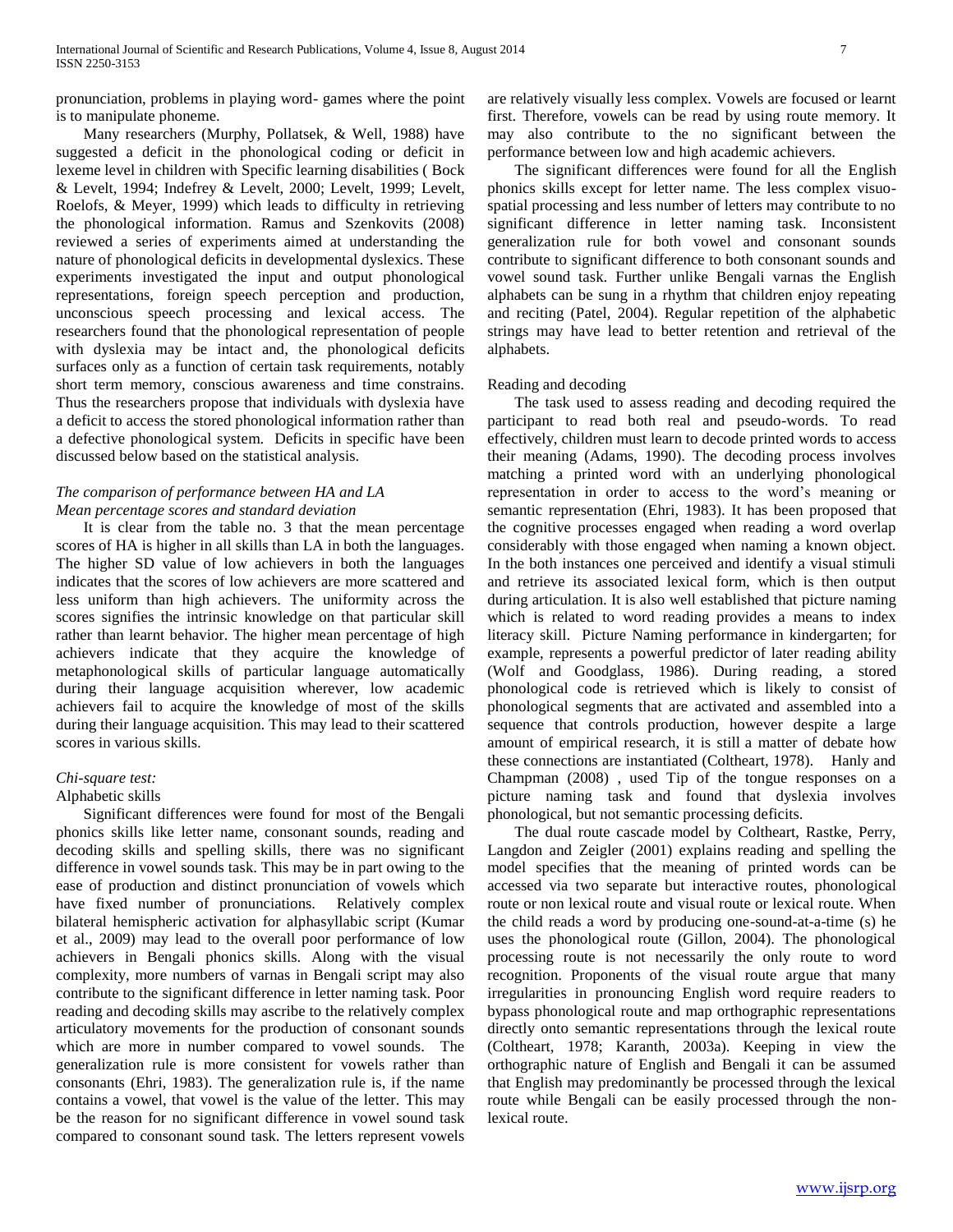An alphabetic system such as English script represents language at the level of phonemes. This offers a linear writing system has one of the most opaque orthography (Eng, 2002; Goswami, 2002). Indian systems of writing, that have a common source of origin in Brahmi, are non linear, alphasyllabic (Bright, 2000, Karanth, 2003a) and have a transparent orthography (Karanth, 2003a). Because of the phonetic nature the ancient script since the  $3<sup>rd</sup>$  century BC is remarkably modern (Patel, 2004).

 Non-word reading test is very good measure of phonological processing (Snowling, 1996) and the Dual – Route models explain the mechanism of reading nonword (Coltheart, 1978). Proficient reader can read pseudo word, nonword, nonsense word, even though they are totally novel, because they can sound out the letters one by one. Gathercole and Baddeley (1990, 1993 and 1996) suggested that the relationship between nonword repetition and lexical knowledge can be explained in two different ways. The first explanation is called the linguistic hypothesis: children with high lexical knowledge are able to repeat more non-words than children with low or limited lexical knowledge. They assumed that children with high lexical knowledge can benefit from the presence of familiar phonological segments (assimilated to some morphemes of their first language) in the non-words in order to facilitate repetition. The second explanation is called the mnesic hypothesis: subjects use the short-term memory representations of non-words (or of the non-familiar phonological forms) to build permanent lexical representations of the phonological forms.

 The model proposed by Geschtwind and Wolf, 1991 can be accounted in the explanation of reading and decoding skills. The model explains that meaning of words are extracted or retrieved after receiving the stimuli through visual mode. In the next step phonological codes are assembled before words are stored at lexicon. Then the articulatory movements are sequenced in order to produce a word. Difficulty in assembling phonological codes and complex articulatory sequencing may attribute to the significant difference in reading and decoding task in both the languages. The difficulty in extracting meaning of complex words, not frequently used in conversation may also account for the same. Considering the articulatory feedback (Vihman, 2012) relexification route involved in speech development, however, isolated articulation impairment may well affect the development of underlying phonological representations. This is consistent with clinical evidence of many children presenting with a combination of both articulation and phonological impairments (Dodd, 1995).

 Spelling skills were assessed by asking the participant to identify the first and the last sound of the pronounced word. The participant requires acquiring fine grained capabilities to identify the phonetic details of features occurring at the word initial and final positions. Low academic achievers performed significantly poor on the task. The skill to identify phonetic features can be developed as early as eight months of age.

### *Comparison between two languages*

## *Mean percentage scores:*

 On comparing the percentage of mean scores, both the group HA and LA score higher in all phonetic skills except letter name, vowel sounds and spelling skills. Letter name is the common

skill in which both HA and LA scores poorer in Bengali than English. Relatively complex bilateral hemispheric activation for alphasyllabic script (Kumar et al., 2009) contributes for the same. Visual complexity, more numbers of varnas in Bengali script may make the task complex.

 HA scores poor in vowel sound task in Bengali than Vowel sounds. The variations in sounding for vowels are more in numbers in English compared to Bengali. This phenomenon may lead to the make the task to produce a single vowel sound in English than Bengali. A part from that there are only two vowels in Bengali which varies in sounding. Due to less number of vowels which varied in sounding the frequency to use vowel variation in language is less. Participants may not be aware of vowel variation in that language.

 LA scores poor in spelling task in Bengali than English. When the LA were asked to write down the first sound or last sound in Bengali and English words, it was expected to write down the first consonant with following vowel or the last consonant with preceding vowel. As in English the vowels are independent in form the participants may not face any difficulty to mention the vowel along with consonant whereas due to dependent form of Bengali vowels they may face problem to mention out the vowel.

### *Standard deviation:*

 Letter name and reading and decoding skills are such skills in which the standard deviations are more for HA in Bengali than English. Relatively complex bilateral hemispheric activation for alphasyllabic script (Kumar et al., 2009) contributes for the more scattered scores of HA in letter naming and reading and decoding task. Visual complexity, more numbers of varnas in Bengali script may make the task complex. Expectedly standard deviations are higher for LA in all the phonics skills in English than Bengali. The fact that Bengali is the mother tongue may be giving an advantage to the students.

### *Chi-square:*

 The significant differences were found in Bengali letter naming task whereas no significant differences were there in English letter naming task. This phenomenon can be explained through Dual route cascade model, Bengali is phonologically transparent, nearly always regular, and can therefore be treated sub-lexically. Use of the lexical route, although not prohibited, may not occur given that Bengali words even the complex ones are phonologically transparent and there are very few irregular words. English, on the other hand, is a very irregular 'alphabetic writing system' and the lexical route is consistently very often required for both reading and writing. Complex visuo-spatial processing for syllabic script may contribute to the fact. There was significant difference in consonant sound task in both the languages. High achievers are expected to learn with greater efficiency as compared to the low achievers who in spite of exposure may not be in a position to internalize the language and its rules. At least 90% of schools going children learn the lettersound correspondences without exceptional effort within a few months (Blomert, 2002). In vowel sound task, although significant difference was found in English but no significant difference was found in Bengali. It can be explained by the consistent generalization rule for consonant sounds compared to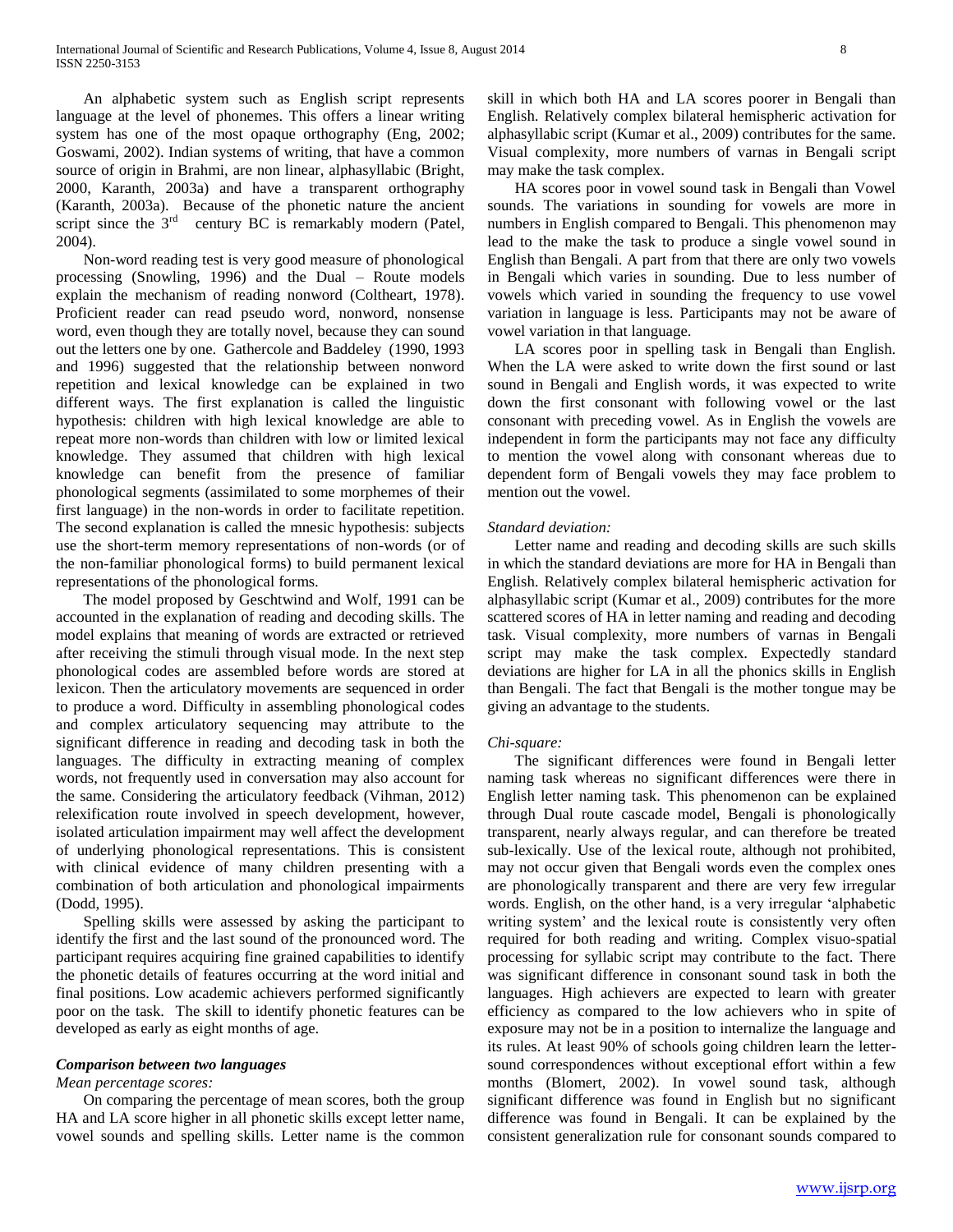vowel sounds (Ehri, 1983). Inconsistent generalization rule for vowel sound in English script compared to Bengali script may describe the phenomenon of no significant difference in Bengali vowel sound task and significant difference in English vowel sound task. Apart from that, Bengali being the native language provides ample opportunity for it to be learned and to be taught both by teachers and by parents. Majority of the children were exposed to English as their second language and most of them came from non-English background. This might be a reason for the significant difference in performance of the HA and LA in vowel sound task in English than Bengali. It was observed during assessment that the writing script influenced lot in reading and spelling performance. When the participants were asked to write non-word like 'pʰern' in Bengali, most of the participants did the mistakes to pronounce /r/ before the vowel in place of following the vowel. This type of mistakes are due to the dependent form of vowel in Bengali script whereas, this mistakes were not noticed in English script due to its independent form of vowel in writing script.

 The poor performance of both high and low achievers in almost all English phonics skills compared to Bengali phonics skills can be explained through Dual route cascade model cited by Steven et al., 2007 in his study. Bengali is phonologically transparent, nearly always regular, and can therefore be treated sub-lexically. Use of the lexical route, although not prohibited, may not occur given that Bengali words even the complex ones are phonologically transparent and there are very few irregular words. English, on the other hand, is a very irregular 'alphabetic writing system' and the lexical route is consistently very often required for both reading and writing.

 Karanth (2002) in on study on bilingual dyslexic speaking Hindi and English found subtle differences. Hindi is phonologically transparent, nearly always regular, and can therefore be treated sub-lexically (ref dual route model). Use of the lexical route, although not prohibited, may not occur given that Hindi words even the complex ones are phonologically transparent and there are very few irregular words. English, on the other hand, is a very irregular and the lexical route is consistently very often required for both reading and spelling. Another supportive study by Gupta and Jamal, 2006 examined the nature of reading errors made by dyslexic readers in Hindi and English. A significant correlation was found between reading accuracy in Hindi and in English as well as the difference in the type of errors in both the language indicated different processing demands placed by the two languages on the readers.

 In a multilingual country like India the cognitive load on the school children increases substantially since they have to cope with at least two languages. The first is the native language and English, a second language which has one of the most opaque orthographies in the world (Eng, 2002; Goswami, 2002). Consequently, explicit instruction in the alphabetic code, is needed for many if English reading acquisition is to be successful (Swank & Lariveé, 1998; Hiebert & Taylor, 2000) for the multilingual populations (Smythe & Everatt, 2002).

### VII. CONCLUSION

 The difference in scholastic performance between low achievers and high achievers in part may be attributed to inadequate metaphonological knowledge of the low achievers. Consequently, this issue should be carefully considered during classroom teaching. In academic syllabus, phonics tasks at the syllabic level should be provided importance and during classroom curriculum for teaching reading /spelling in Indian languages. The speech language pathologist should also build up skills in this area and provide assistance to children who are poor language learners but do not present any overt symptoms of delay or deviance of linguistic skills.

#### **REFERENCES**

- [1] Adams, M. (1990). Beginning to read: Thinking and learning about print. Cambridge, MA: The MIT Press.
- [2] American Speech-Language-Hearing Association. (2001). Roles and Responsibilities of
- [3] Speech-Language Pathologists With Respect to Reading and Writing in Children and Adolescents [Guidelines]. Available from www.asha.org/policy.
- [4] Berninger, V.W., Vermeulen, K., Abbott, R.D., McCutchen, D., Cotton, S., Cude, J.,
- [5] Dorn, S., Sharon, T. (2003). Comparison of three approaches to supplementary reading instruction for low-achieving second-grade readers. Language, Speech, and Hearing Services in Schools, 34, 101-116.
- [6] Blomert, L. (2002). Stand van Zaken Dyslexie [State of affairs dyslexia]. In: Dyslexie: Naar een vergoedingsregeling (pp. 28-139). Amstelveen, The Netherlands: College voor Zorgverzekeringen, Rapport 03-144.
- [7] Bond, G. L and Dykstra, R. (1997). The cooperative research programme in first grade reading instruction. Reading research quarterly, 32,348-427.
- [8] Bock, K., & Levelt, W. J. M. (1994). Language production: Grammatical encoding. In M.A. Gernsbacher (Ed.), Handbook of Psycholinguistics (pp. 945-984). London: Academic Press.
- [9] Bright, W. (2000). A Matter of Typology: Alphasyllabaries and Abugidas, in: C. W. Kim, E.H. Antonsen, W. Bright & B. B. Kachru, ed, Studies in the Linguistic Sciences: Literacy and Writing Systems in Asia, 30:1, Department of Linguistics: University of Illinois at Urbana-Champaign, pp.63-72.
- [10] Butler, K.G, Cheng, L.L. (1998). Emerging issues in child language. Folia Phoniatrica et Logopaedica, 50:239 -242.
- [11] Catts, H. W. (1993). The Relationship Between Speech-Language Impairments and Reading Disabilities. Journal of Speech and Hearing Research, 36, 948-958.
- [12] Catts, H. & Kamhi, A. G. (1999). Language and reading disabilities. Boston, Allyn & Bacon.
- [13] Coltheart, M. (1978). Lexical access in simple reading tasks. In G. Underwood (Ed.), Strategies of information processing (pp. 151-216). London: Academic Press.
- [14] Coltheart, M., Rastle, K., Perry, C., Langdon, R., & Ziegler, J. (2001). DRC: A dual route cascaded model of visual word recognition and reading aloud. Psychological Review, 108, 204-256.
- [15] Chiappe, P., Siegel, L and Gottardo, A. 2002). Reading related skills of kindergartners from diverse linguistic backgrounds. Applied Psycolinguistics, 23, 95- 116.Chakroborty , (1994).
- [16] Dodd, B. (1995). Differential Diagnosis and Treatment of Children with Speech Disorders (London: Whurr).
- [17] Ehri, L. C. (1983). A critique of five studies related to letter-name knowledge and learning to read. In I. L. M. Gentile, M. L. Kamil, & J. Blanchard (Eds.), Reading research revisited (pp. 143-153). Columbus, OH: C. E. Merrill.
- [18] Ehir, L. C and Wilce, L. S (1980). The influence of orthography on readers' conceptualization of phonemic structure of words. Applied psycolinguistics, 1, 371-385.
- [19] Ehir, L. C and Wilce, L. S (1985). Movement into reading: it is first stage of printed word learning visual or phonetic? Reading Research Quarterly, 20, 163-179.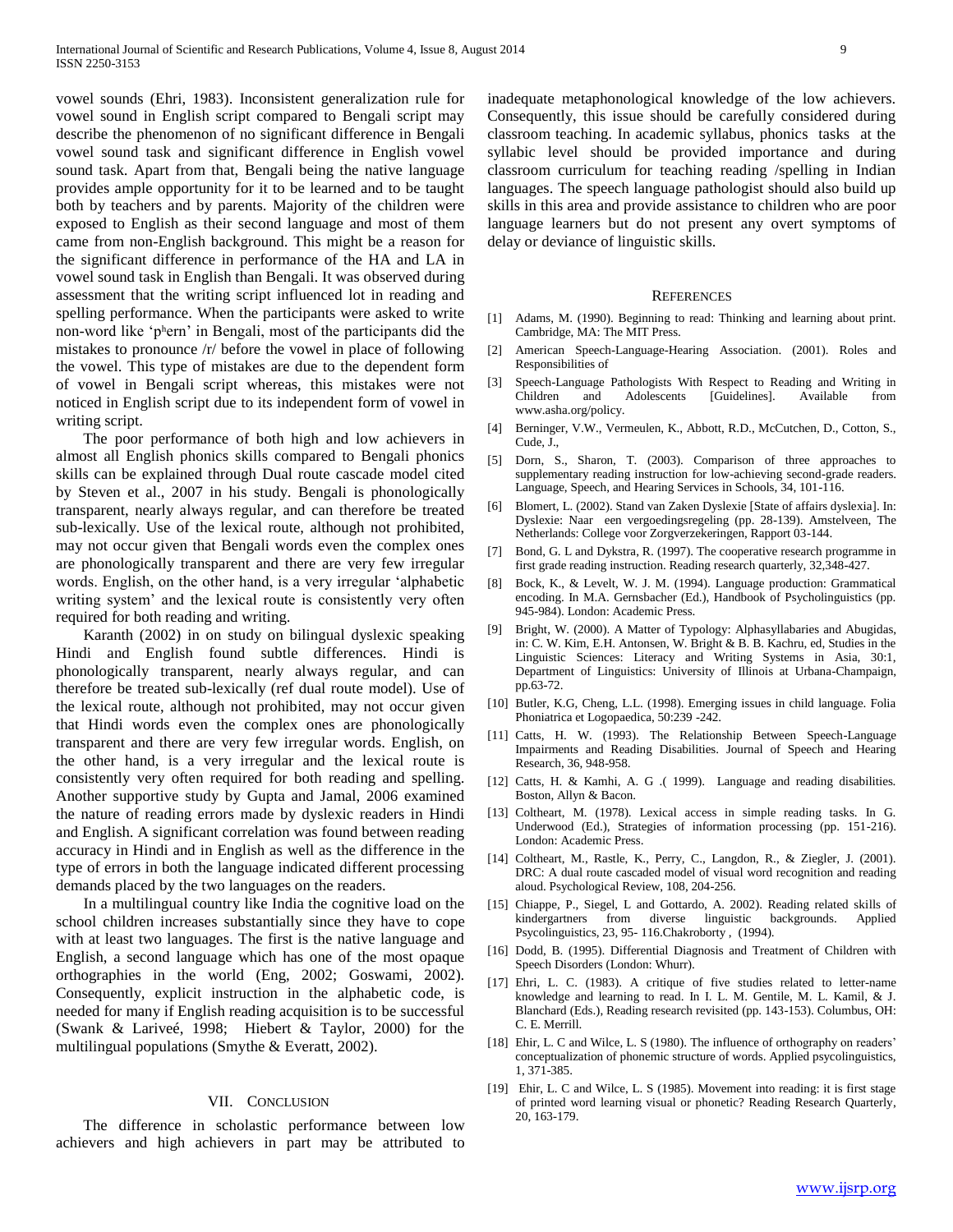- [20] Eng, N. (2002). Dyslexia among biliterates: a global perspective. Topics in Language Disorders, 22, (5), vi-vii.
- [21] Etchepareborda, M. C. (2003). Intervention in dyslexic disorders: phonological awareness training. Rev Neurol- 36(1):13-9.
- [22] Frith, U. (1985). Beneath the surface of developmental dyslexia. In K.E. Patterson, J.C. Marshall, and M. Coltheart, (Eds.), Surface Dyslexia. (London: Routledge & Kegan-Paul), pp. 301–330.
- [23] Gathercole, S. E. and Baddeley, A. D. (1990). The role of phonological memory in vocabulary acquisition: A study of young children learning new names. British Journal of Psychology, 81, 439±454.
- [24] Gathercole, S. E. and Baddeley, A. D. (1993). Working memory and language. Hove: Erlbaum.
- [25] Gathercole, S. E. and Baddeley, A. D. (1996). The Children's Test of Nonword Repetition. Psychological Corporation, UK.
- [26] Gillon, G. (2002). Follow-up study investigating the benefits of phonological awareness intervention for children with spoken language impairment. International Journal of Language and Communication Disorders, 37, 381–400.
- [27] Gray A, and Mccuthen D. (2006). Young readers'use of phonological information: phonological awareness, memory, and comprehension. Journal of Learning Disability, 39(4):325-33.
- [28] Goswami, U. (2002). Phonology, reading development, and dyslexia: a cross-linguistic perspective. Annals of Dyslexia, 52, 141-164.
- [29] Goswami, U. (2005). Synthetic Phonics and Learning to Read: A Cross-Language Perspective. Educational Psychology in Practice 21(4): 273-282
- [30] Hanley, J. R., & Chapman, E. (2008). Partial knowledge in a tip of the tongue state about two and three word proper names. Psychonomic Bulletin & Review, 15, 156–160
- [31] Hiebert, G.H. & Taylor, B.M. (2000). Beginning reading instruction: research on early interventions. In M.L. Kamil, P.B., Mosenthal, P.D., Pearson, & R. Barr (Eds.): Handbook of reading research Vol. III, 455-482. New Jersey: Lawrence Erlbaum.
- [32] Hindson B, Byrne B, Fielding-Barnsley R, Newman C, Hine DW, Shankweiler D. (2005). Assessment and early instruction of preschool children at risk for reading disability. Journal of Educational Psychology, 97(4):687-704.
- [33] Hus, Y. (2001). Early reading for low SES minority language children: An attempt to 'catch them before they fall'. Folia Phoniatrica et Logopaedica,53 (3), 115-184.
- [34] Indefrey, P., & Levelt, W.J.M. (1999). A meta-analysis of neuroimaging experiments on word production [abstract] . NeuroImage, 7, S1028.
- [35] John, P. (2003). Co-morbid psychological disorders in leraning disabled children. In Prathibha.K(Ed). Learing disability in India, 44-50.
- [36] Justice, M. L., & Kaderavek, N. J. (2004).Embedded Explicit Emergent Literacy Intervention: Background and Description of Approach. Language, Speech, and Hearing Services in Schools.35, 201-211.
- [37] Karanth,P. (2003a). Language And Learning Disability or Language Learning Disability. In: P. Karanth (Ed.). Learning Diasbilities in India Willing The mind to Learn. 127- 137, New Delhi: Sage Publications.
- [38] Karanth, P. (2003 b). Neurolinguistic Cognitive and Computational Models of Reading. Cross-linguistic Study of Acquired Reading Disorders Implications for Reading Models, Disorders, Acquisition, and Training, 7- 21.
- [39] Kirby, J.B., (2003). The development of reading disabilities. Paper presented at the AQETA/LDAQ March conference in Montreal
- [40] Kumar, R. P. (2006)., & Karanth, P. (2006). Phonological Awareness- The Influence of the Script. The Journal of the Indian Speech and Hearing Association, 20,67-70.
- [41] Kumar, U., Das, T., Bapi, R. S., Padakannaya, P., Joshi, R. M., &Singh, N. C. (2009). Reading different orthographies: An fMRI study of phrase reading in Hindi-English bilinguals, Reading and Writing, Springer, Science + Business Media.
- [42] Lacy, P. (2010). Learning. Key concepts in learning Disabilities. In Pat Talbot, Geoff Astbury & Tom Masaon, (Eds.). Sage. Los Angels. p 138- 143
- [43] Leu, D.J. (2000). Literacy and technology: deictic consequences for literacy education in
- [44] an information age. In M.L. Kamil, P.B. Mosenthal, P.D. Pearson, & R. Barr (Eds.), Handbook of Reading Research Volume III, 743 -770, New Jersey: Lawrence Erlbaum.
- [45] Levelt, W. J. M. (1999). Models of word production. Trends in Cognitive Sciences, 3, 223-232.
- [46] Levelt, W. J. M., Roelofs, A., & Meyer, A. S. (1999). Multiple perspectives on lexical access. Reply to commentaries. Behavioral and Brain Sciences, 22, 61-72.
- [47] Lundberg, I & Hoien,T. (1997). Levels of approaching reading and its difficulties in B Ericson and J. Ronnberg Eds Reading Disability and its Treatment (pp 11-36) Linkpong: Laspedagogiska institute EMIR.
- [48] Mathes, P. G. & Denton C. A. (2002).Prevention and Identification of reading disability. In. Butler, I. J. (Ed), Language development and disorders in childhood. Bodnsteiner, J. B, (Ed) Seminars in Paediatric, Neurology.
- [49] Ministry of Human Resource Development.(2005). Retrieved on 16th April 2013 from www.ugc.co.in/humandevelopment.
- [50] Mishra, R and Stainthorp, R. ( 2007). The relationship between phonological awarness and word reading accuracy in Oriya and English : A study in Oriya - speaking fifth- graders. Journal of research in reading, Vol 30 (1), 23-37.
- [51] Murphy, L.A., Pollatsek, A., & Well, A.D. (1988). Developmental dyslexia and word retrieval deficits. Brain and Language, 35, 1-23.
- [52] National Reading Council. (1998). Preventing Reading Difficulties in Young Children. Washington, DC: National Academy Press
- [53] Patel, P. G. (2004). Reading Accquisition in India, Models of learning and dyslexia. Some linguistic features of Bhrami script(43-48) New Delhi: Sage publications.
- [54] Ramus, F., & Slenkovith,G., (2008) What phonological deficit?.The Quarterly Journal Experimental Psychology.
- [55] Roth, F. and Spekman, N. (1986). Narrative discourse: spontaneously generate stories of learning –disabled and normally achieving students. Journal of Speech and Hearing Disorders, 51, 8 –23.
- [56] Sangeeta, S and Sakhuja, S. (2004). Education for All and Learning Disabilities in India. Society for the Study of Peace and Conflict. Retrieved from www.evirtualindia.com on 3rd March, 2007.
- [57] Scholastic Red.(2000). Retrieved from http://www.senia.asia/wpcontent/uploads/2011/02/CORE-Phonics-Survey-Scholastic.pdf on 13.6.13.
- [58] Shenoy.J, & Kapur.N. (1996). Prevalence of Scholastic Backwardness among 5-8 YearsOld Children, Indian Journal of Psychiatry, 38.
- [59] Snowling, M. J. (2001). From language to reading and dyslexia.Dyslexia, 7, 37-46. Retrieved from http://www.ncbi.nlm.nih.gov/pubmed/11305230 on 7/04/2014.
- [60] Steven, Z,. Rapcsak, M.D., Maya, L,. Henry, M.S., Sommer L., Teague, M.S., Susan D,. Carnahan, M.F.A., and Pélagie M. Beeson . (2007). Do Dual-Route Models Accurately Predict Reading and Spelling Performance in Individuals with Acquired Alexia and Agraphia? Neuropsychologia. Jun 18, 2007; 45(11): 2519–2524.
- [61] Stuart, M. (1999). Getting ready for reading: early phoneme awareness and phonics teaching improves reading and spelling in inner-city second language learners. British Journal of Educational Psychology, 69, 587-605.
- [62] Swank, L.K. & Catts, H. (1994). Phonological awareness and written word decoding. Language, speech, and hearing services in schools, 25, 9-14.
- [63] Swank, L.K. & Larivee, L.S. (1998). Phonology, metaphonology, and the development of literacy. In R. Paul (Ed.). Exploring the speech-language connection, Vol. 8, 253-298. Maryland: Paul H. Brookes Publishing.
- [64] Swanson HL, Howard CB, Saez L. (2006). Do different components of working memory underlie different subgroups of reading disabilities?. Journal of Learning Disability, 39(3):252- 69.
- [65] Thacker, N.(2007). Poor scholastic performance in children and adolescents. Indian Peadatrics, 44, 201-297 )
- [66] Tunmer, W. E., Pratt, C., & Herriman, M. L. (1984). Metalinguistic awareness in children. New York: Springer-Verlag.
- [67] Vihman, M. M. (2012).The transition to grammar in a bilingual child :Positional patterns, model learning, and relational words. The International Journal of Bilingualism. Downloaded from http://ijb.sagepub.com/content/3/2-3/267.abstract on 7 July 2014.
- [68] Weschler, D. (1974). Manual for Weschler Intelligence scale for children-Revised. New York: The psychological corporation.